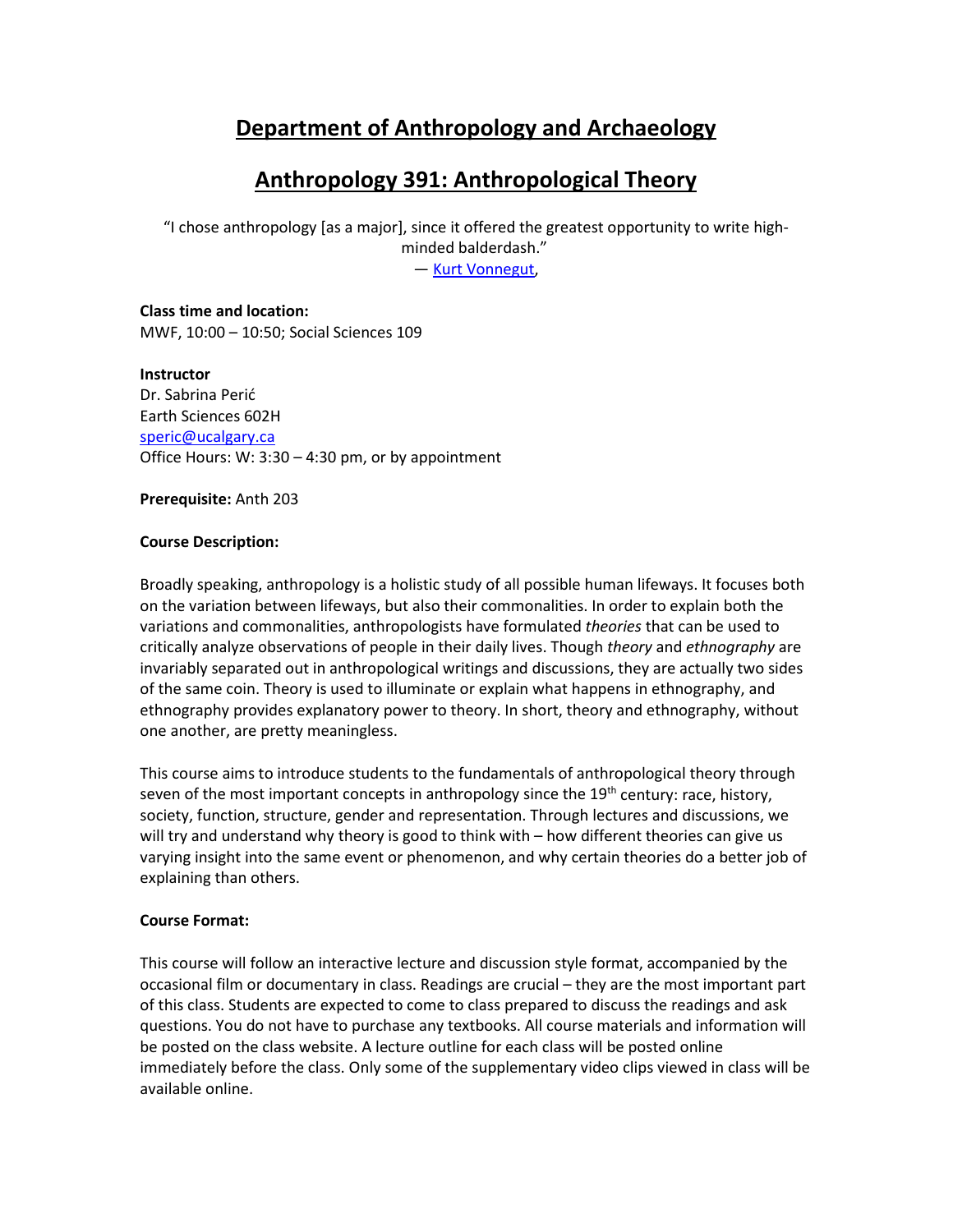#### **Learning Outcomes:**

This is an intensive introductory course to anthropological theory. By the end of this course, students should be able to:

- Read anthropological theory critically and analytically;
- Identify different anthropological schools of thought and thematic continuities/discontinuities between them;
- Summarize critically the main anthropological theories presented both in class discussion, and also in a coherent manner in writing;
- Evaluate critically the plausibility of claims and theories proposed by scholars;
- Apply anthropological theories to better understand everyday practices, local and global events, and ethnographic evidence.

#### **Course Assignments and Assessment:**

In addition to the readings, students are expected to complete **7 reading reflection forms** throughout the course of the semester, take **5 surprise reading quizzes,** write **one in-class midterm examination, and write one final exam.** 

Students will be evaluated on the basis of a 100-point system, whereby:

| 7 Reading Reflections | 35%                                               |
|-----------------------|---------------------------------------------------|
| 5 Reading Quizzes     | 5%                                                |
| Midterm Exam          | 25% (October 26)                                  |
| Final Exam            | 35% (Dec 10-20 Exact date, time and location TBA) |

The final mark out of 100, will then be converted to a letter grade as follows:

| A+    | $94.9 - 100\%$  |              | $89.9 - 94.8\%$ | А-         | 84.9 – 89.8%        |
|-------|-----------------|--------------|-----------------|------------|---------------------|
| $R+$  | 79.9 – 84.8%    | R.           | $74.9 - 79.8\%$ |            | $B - 70.9 - 74.8\%$ |
| $C++$ | $66.9 - 70.8\%$ | $\mathbf{C}$ | $62.9 - 66.8\%$ | $\sqrt{2}$ | $58.9 - 62.8\%$     |
| $D+$  | 54.9% - 58.8%   | D.           | $49.9 - 54.8\%$ | E.         | 49.8% and below     |

#### **Assignment details:**

Reading Quizzes:

- Students will be administered **5 reading quizzes**, without advance warning throughout the semester.
- These reading quizzes will cover **details about the readings for that day,** to make sure that students have done the readings. For example, if you receive a quiz on the day we will be discussing Durkheim's *Elementary Forms of Religious Life*, then the quiz will cover this same Durkheim text, and no other text.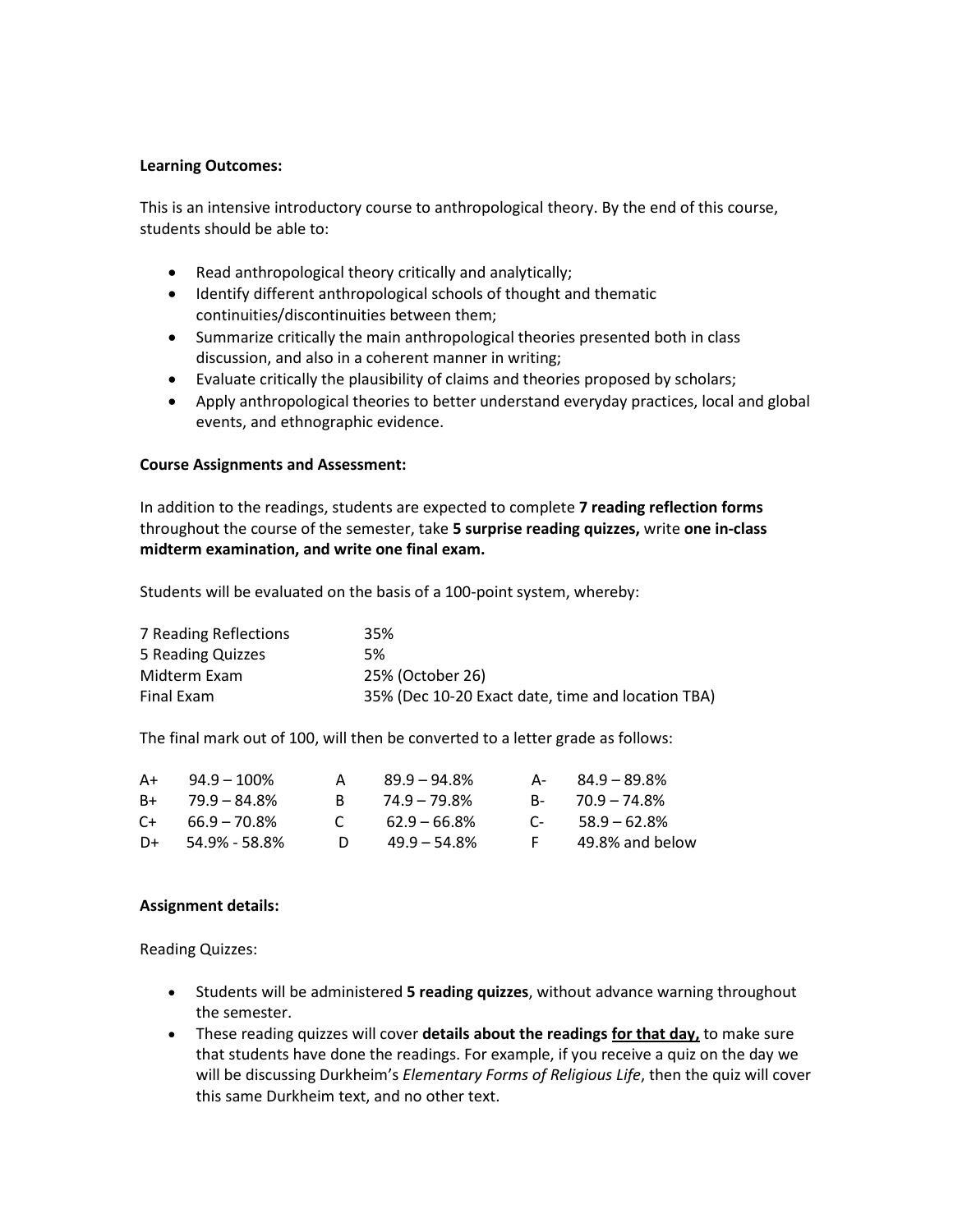- The quizzes will consist of **five multiple choice questions***,* handed out at the beginning of class.
- You will get the full points for each quiz (1 % of your total grade) **just for being present in class and taking the quiz**. Even if you get a question wrong, you will still receive full points. Think of the quizzes as a type of participation grade. If you are in class to do all of the 5 quizzes, you will get a full 5% of your grade.
- The point of the quiz is to both ensure attendance, but also to practice answering multiple choice questions about theory, and to test yourself on your reading. The multiple choice questions on the quizzes will be similar to the multiple choice questions you can expect **on your midterm** and **on your final.**

#### Reading Reflections:

- Students are expected to fill in the Reading Reflection form (see D2L website) for 7 weeks worth of reading – that is, they must hand in 7 forms throughout the course of the semester. You will notice that there are 9 opportunities to hand in reading reflections – you only have to give in reading reflections on 7 of those 9 opportunities. You are given a few extra opportunities to account for weeks that may be really busy and you may not have time to do a reading reflection.
- Reading Reflection forms are meant to summarize what you have learned over the course of the week, and not only clarify some of your ideas about the readings, but also act as a study guide later on for your midterm and final examinations.
- The Reading Reflection form must **be printed out, filled out to completion by hand***,* and **handed in on Monday the following week, at the beginning of class.** For example, if you are doing a reading reflection for Week II, you must hand the reading reflection in on the Monday of Week III. You **cannot** hand in, for example, a reading reflection for Week II on Monday of Week IV. Look at your calendar in advance, pick out the reflections you will do and hand them in **on their due date**.
- You can only hand in paper copies of your reading reflections at the beginning of class. **No emailed reflections will be accepted**.
- **No late reflections will be accepted.** Late reflections will automatically receive a grade of zero.

#### Midterm exam:

• Students will be administered an in-class midterm exam (50 minutes) that will have two sections: multiple choice questions and short answer questions.

#### Final exam:

• Students will be administered a final exam (2 hours) during the final exam period that will have three sections: multiple choice, short answer and **one** essay questions. Students will have two essay questions to choose from on the final exam. In the essay question, students will be asked to answer the question while discussing 4-5 texts from the semester. Each exam question will cover different theoretical texts.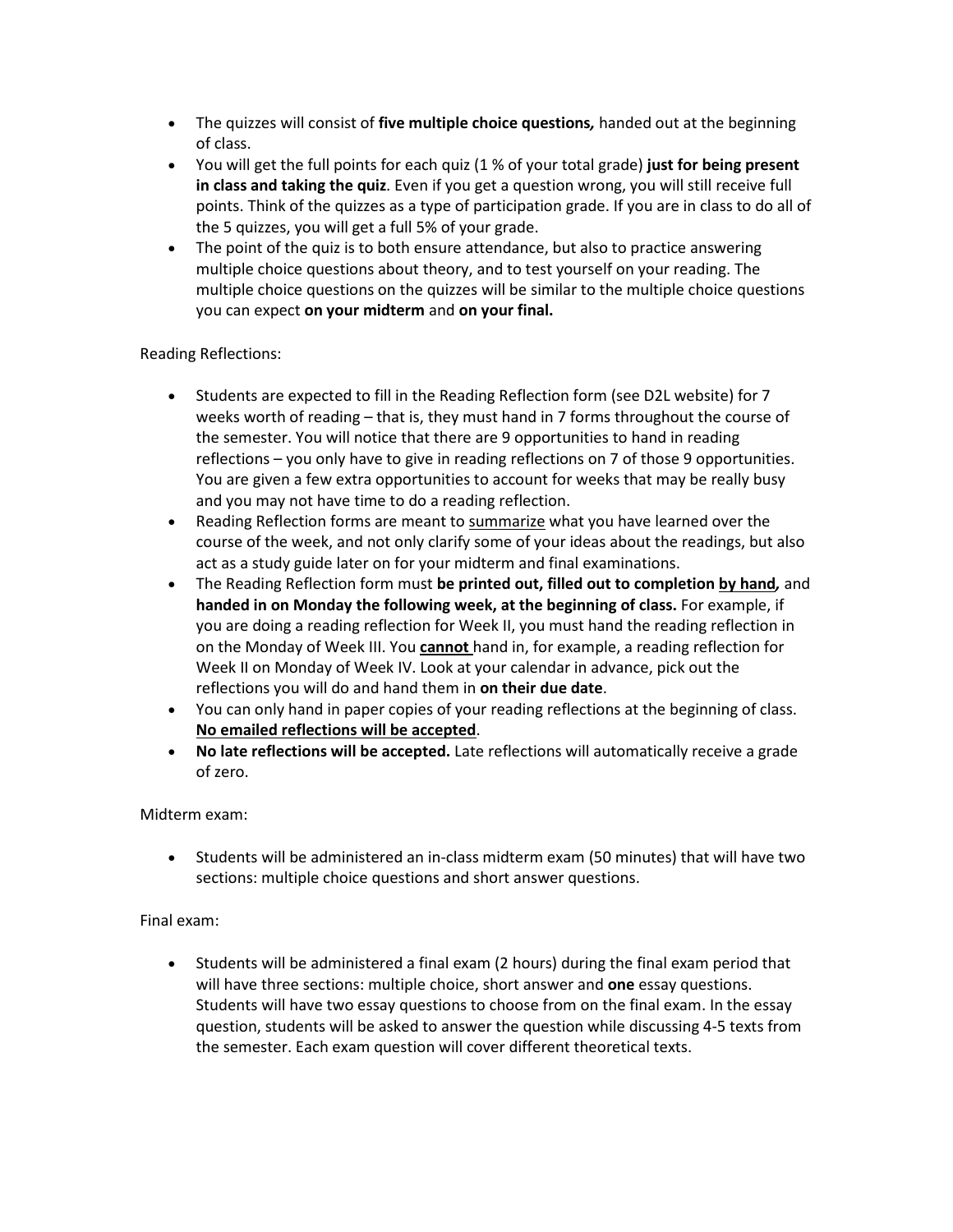#### **Important to consider:**

1) Deferred exams are possible only for serious reasons (and the request for a deferral must be backed up with written documentation). A missed exam automatically receives a grade of zero. In the event of an emergency, the office of the Department of Anthropology and Archaeology must be contacted **immediately and before the start of the exam:** (403) 220-6516.

2) Students are responsible for materials covered **in the readings and in the lectures**. Classroom materials missed due to absences are the sole responsibility of the student.

#### **A note on plagiarism:**

Any plagiarism will automatically result in a failing grade for the submission. Any student caught plagiarizing will also be subject to additional University sanctions. Students should familiarize themselves with the Faculty of Arts' policy on intellectual honesty:

<https://arts.ucalgary.ca/plagarismcheating>

**Required books for purchase: NONE! YAY!**

Please note: the readings marked "\*In class " DO NOT have to be read in advance. They will be read and discussed in class.

#### **September 7: Introduction to the course**

No readings for today.

Discussion of course outline and assignments

## **Week I. Introduction to Theory**

#### **September 10: What is theory? Explanatory methods – why we do it**

No readings for today.

**\*In class:**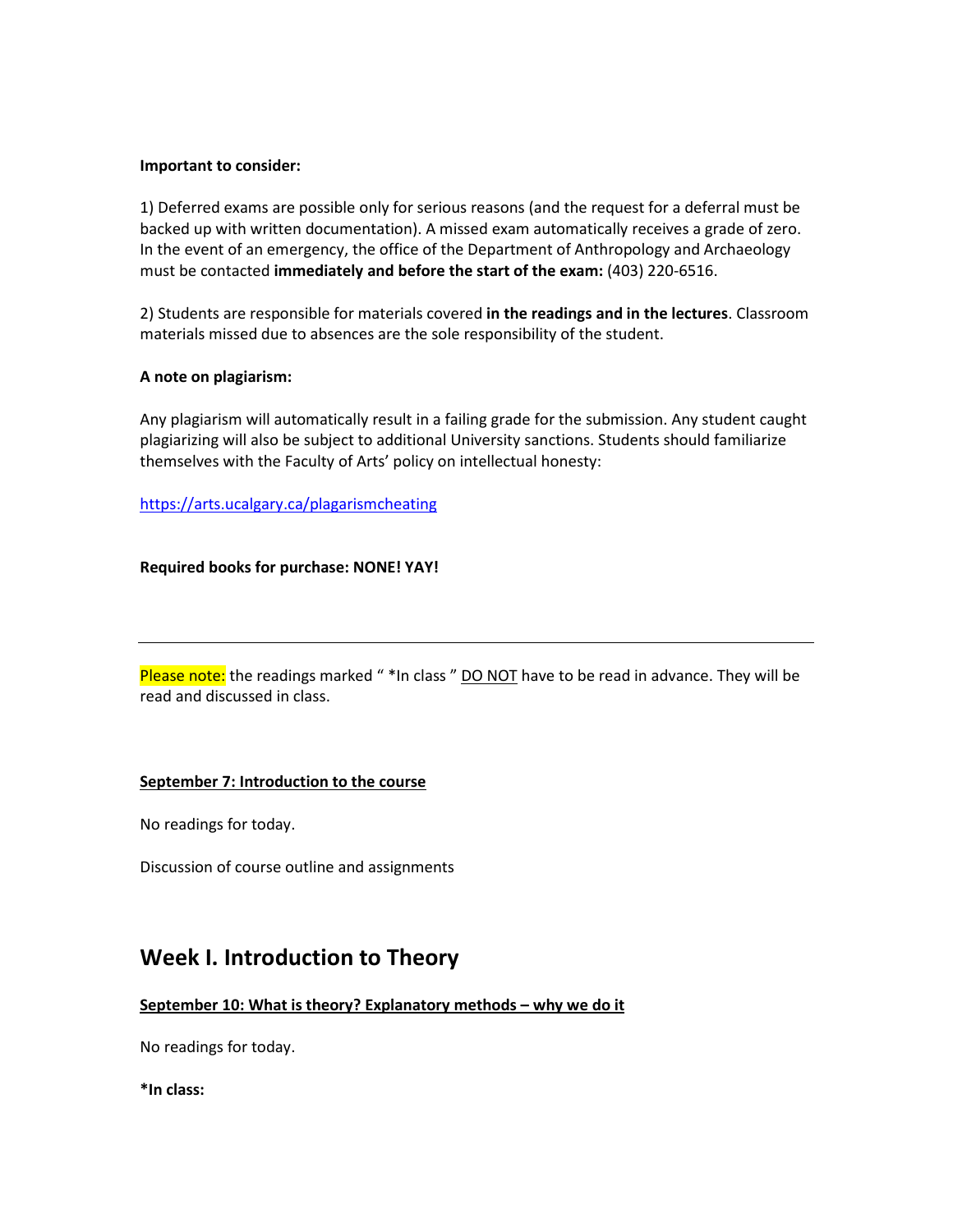bell hooks. (1991). Theory as liberatory practice. *Yale JL & Feminism*, *4*, 1. [http://www.csub.edu/~mault/hooks2.pdf](http://www.csub.edu/%7Emault/hooks2.pdf)

#### **September 12: "Theorizing Society": A Closer look at the Murder of Captain Cook**

No readings for today.

**\*In class:**

Sahlins, Marshall. (2013) "Captain James Cook; or, The Dying God" in Sahlins, M. (2013). *Islands of history*. Chicago: University of Chicago Press. Excerpts.

Obeyesekere, Gananath. (1997). *The apotheosis of Captain Cook: European mythmaking in the Pacific*. Princeton: Princeton University Press. Excerpts

#### **September 14: The Ethics and Effects of Theory**

Deloria, Vine. (1969) *Custer died for your sins: An Indian manifesto*. Norman: University of Oklahoma Press. Excerpts. Please read "Anthropologists and Other Friends," pp 1-20.

<http://sfbay-anarchists.org/wp-content/uploads/2017/11/indians-and-anthropologists.pdf>

## **Week II. Race, Biology and the Study of Difference**

### **September 17: Predecessors: Colonialism and Race in the 19th century**

de Gobineau, Joseph Arthur (1856). The Moral and Intellectual Diversity of Races (originally Essai sur l'inégalité des races humaines [1853-1855], four volumes). Philadelphia: J.B. Lippincott. Read Chapter XVI.

[http://media.bloomsbury.com/rep/files/primary-source-131-gobineau-the-inequality-of-the](http://media.bloomsbury.com/rep/files/primary-source-131-gobineau-the-inequality-of-the-human-races.pdf)[human-races.pdf](http://media.bloomsbury.com/rep/files/primary-source-131-gobineau-the-inequality-of-the-human-races.pdf)

#### **September 19: Is race biological? The American Challenge**

Boas, Franz. (1912). Changes in the bodily form of descendants of immigrants. *American Anthropologist*, *14*(3), 530-562. [\(ucalgary link\)](http://www.jstor.org.ezproxy.lib.ucalgary.ca/stable/pdf/663102.pdf)

#### **September 21: SO WHAT, Joseph Arthur and Franz? Race as Constructed**

Brodkin, Karen B. (1995). "How Did Jews Become White Folks?" In Race, Steven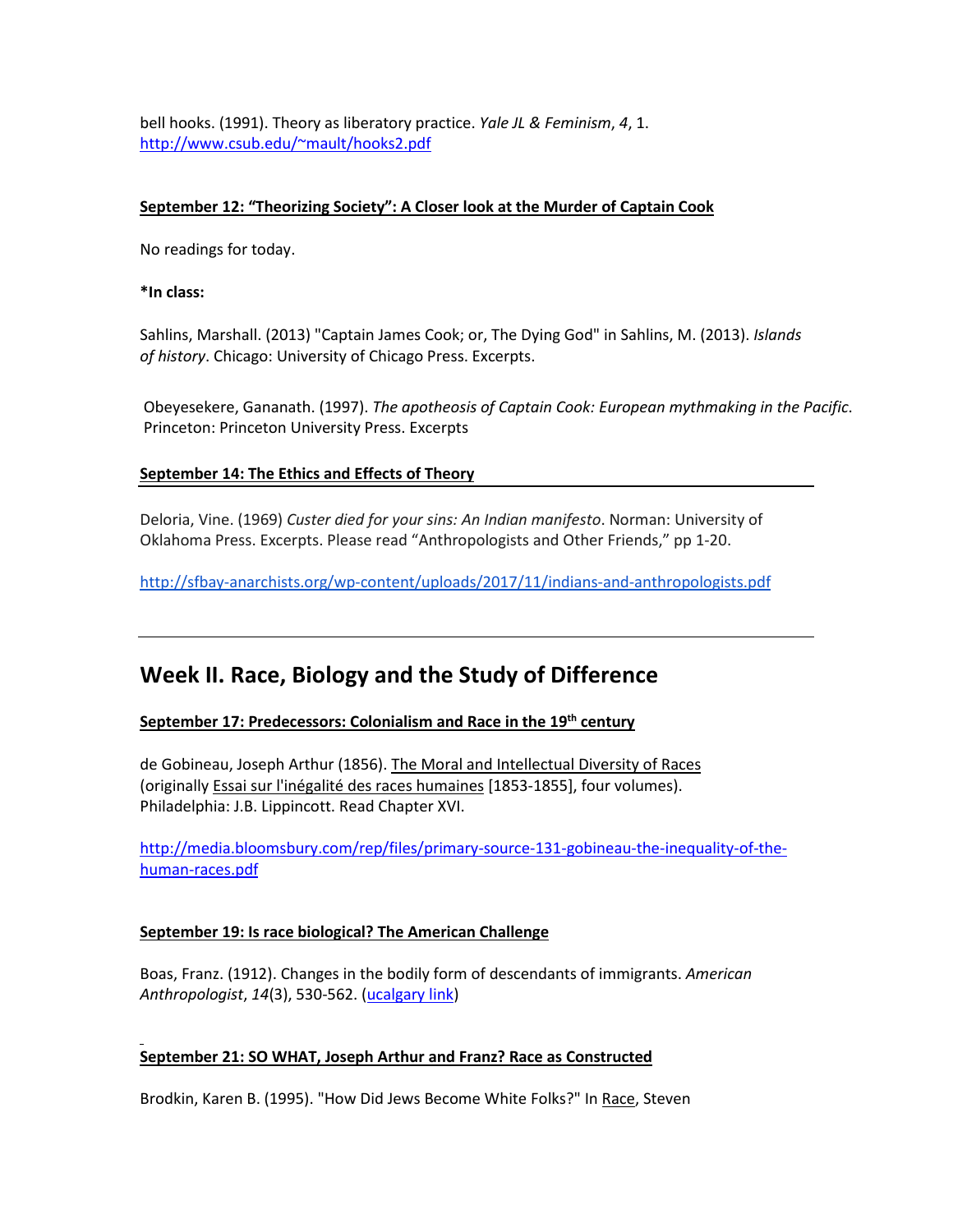Gregory and Roger Sanjek eds. pp.274-282. New Brunswick, NJ: Rutgers University Press.

<http://nelsonssociology101.weebly.com/uploads/2/6/1/6/26165328/jews.pdf>

#### **\*In class:**

Rosenberg, Yair. (2017) "Jews will not replace us: Why white supremacists go after Jews." In Washington Post. August 14.

[https://www.washingtonpost.com/news/acts-of-faith/wp/2017/08/14/jews-will-not-replace-us](https://www.washingtonpost.com/news/acts-of-faith/wp/2017/08/14/jews-will-not-replace-us-why-white-supremacists-go-after-jews/?tid=sm_fb&utm_term=.d3bafeb5ba3c)[why-white-supremacists-go-after-jews/?tid=sm\\_fb&utm\\_term=.d3bafeb5ba3c](https://www.washingtonpost.com/news/acts-of-faith/wp/2017/08/14/jews-will-not-replace-us-why-white-supremacists-go-after-jews/?tid=sm_fb&utm_term=.d3bafeb5ba3c)

VICE NEWS. (2017) *Charlottesville: Race and Terror*. Excerpts. [https://news.vice.com/story/vice](https://news.vice.com/story/vice-news-tonight-full-episode-charlottesville-race-and-terror)[news-tonight-full-episode-charlottesville-race-and-terror](https://news.vice.com/story/vice-news-tonight-full-episode-charlottesville-race-and-terror)

## **Week III. The Logics of History and its Consequences**

**September 24: Predecessors: Diffusionism, Ladders of Civilization and Human Progress**

**\*\*\*READING REFLECTION FOR WEEK II IS DUE TODAY, AT THE BEGINNING OF CLASS.**

Morgan, Lewis H. (1977[1877]). Ancient Society. New York: Gordon Press. Please read the Table of Contents and Chapter 4 (pp  $42 - 53$ ). [http://classiques.uqac.ca/classiques/morgan\\_lewis\\_henry/ancient\\_society/ancient\\_society.pdf](http://classiques.uqac.ca/classiques/morgan_lewis_henry/ancient_society/ancient_society.pdf)

### **September 26: Society and evolution**

Darwin, Charles (1988[1859]). The Origin of Species by Means of Natural Selection. New York: Gramercy. Please read "Introduction" and "Recapitulation and Conclusion" (only from pp, 476, beginning with "Looking to geographical distribution…" to the end of pp.490.)

<http://darwin-online.org.uk/content/frameset?itemID=F373&viewtype=text&pageseq=1>

### **September 28: SO WHAT, Charles? Contemporary evolutionism, diffusionism and progress**

Harry Truman's 1949 Inaugural Address, also known as "The Four Point Speech."

<http://www.bartleby.com/124/pres53.html>

**\*In class:**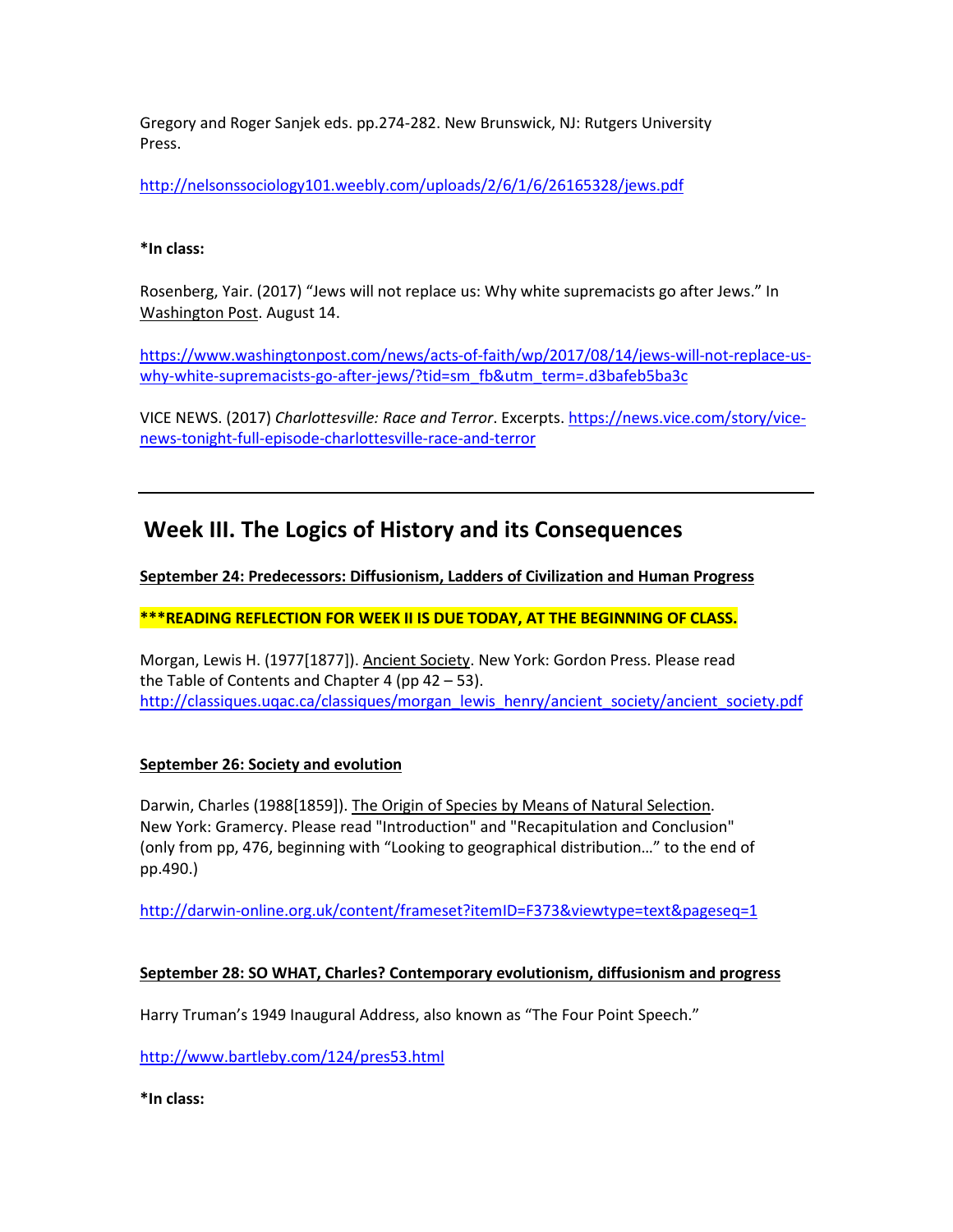Rostow, W. W. (1960). The Stages of Economic Growth: A Non-Communist Manifesto. Cambridge University Press. Excerpts

# **Week IV. WMD I: What is 'society'? The Collective**

**\*\*\*READING REFLECTION FOR WEEK III IS DUE TODAY, AT THE BEGINNING OF CLASS.**

**October 1: Durkheim - Structures and Solidarities in 19th century society:**

Durkheim, Émile (1947[1893]). The Division of Labor in Society, George Simpson transl. New York: Free Press. Please read the whole of this excerpt from Part 2.

<http://soc100willse.voices.wooster.edu/files/2012/01/Durkheim-Div-of-Labor.pdf>

#### **October 3: Durkheim and the Collective**

Durkheim, Emile. *The Elementary Forms of the Religious Life [1912]*. na, 1959. Please read exceprts from the conclusion, pp 418-428 (Part I), pp 433 – the end of 445.

[http://home.ku.edu.tr/~mbaker/CSHS503/DurkheimReligiousLife.pdf](http://home.ku.edu.tr/%7Embaker/CSHS503/DurkheimReligiousLife.pdf)

### **October 5: SO WHAT, Émile? Nationalism and Solidarity in Contemporary Europe**

Anderson, B. (2006). *Imagined communities: Reflections on the origin and spread of nationalism*. Verso Books.Please read the introduction.

<https://www2.bc.edu/marian-simion/th406/readings/0420anderson.pdf>

Please watch the following *before class:*

**Note:** The following video contains hateful language, as well as bigoted and racially prejudiced statements. We are watching it in order to analyze contemporary notions of identity amongst certain European citizens more thoroughly.

Bjorn Hocke's speech in Munich on the Refugee Crisis in Europe: <https://www.youtube.com/watch?v=jjlKO6hCRoc>

# **Week V. WMD II: What is 'society'? Structure**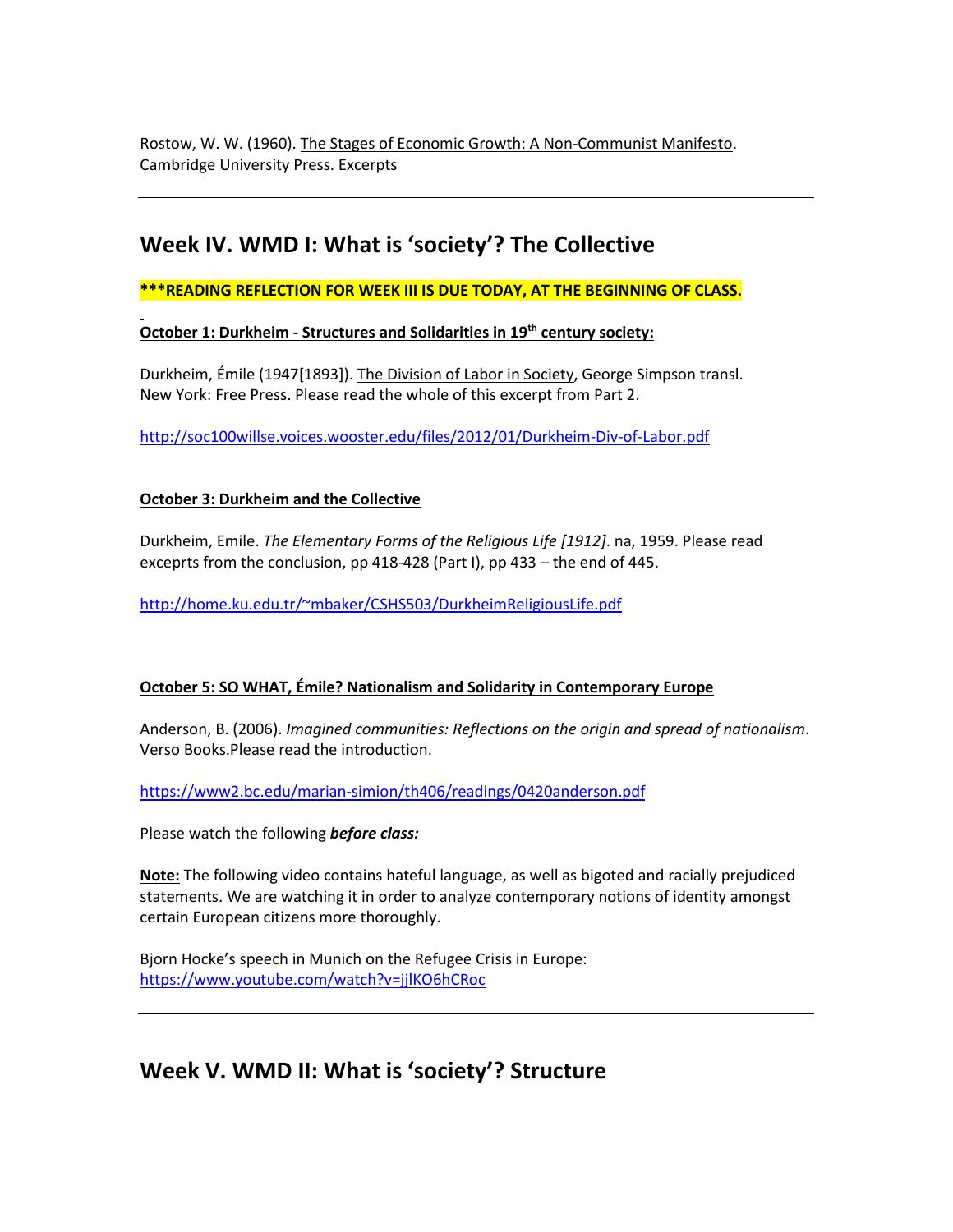#### **October 8: NO CLASS - THANKSGIVING**

#### **October 10: Marx: The Structure of History**

#### **\*\*\*READING REFLECTION FOR WEEK IV IS DUE TODAY, AT THE BEGINNING OF CLASS.**

Marx, Karl. (1978) Selections from *The German Ideology.* (open online source) **Please read Part A only.** Marx - German Ideology excerpt.pdf

#### **October 12: Marx: Capitalist Formations**

Marx, Karl. (1978) Selections from *Capital*. In *The Marx-Engels Reader*. Ed. Robert C.Tucker, New York: Norton. **Please read the whole excerpt:** Marx 3.pdf

**\*In class:** *Metropolis* (1927) dir. Fritz Lang

# **Week VI. WMD III: What is 'society'? Ideology**

#### **October 15: SO WHAT, Karl? Marx and Capitalism today**

#### **\*\*\*READING REFLECTION FOR WEEK V IS DUE TODAY, AT THE BEGINNING OF CLASS.**

Cronon, Wiliam. (1995) "The Trouble with Wilderness; or, Getting Back to the Wrong Nature." *In* Uncommon Ground: Rethinking the Human Place in Nature. New York: W.W. Norton & Co, pp 69-90)

[http://www.williamcronon.net/writing/Cronon\\_Trouble\\_with\\_Wilderness\\_1995.pdf](http://www.williamcronon.net/writing/Cronon_Trouble_with_Wilderness_1995.pdf)

#### **October 17: Weber: Taking Marx's Camera Obscura seriously**

Weber, M. (2002). *The Protestant Ethic and the Spirit of Capitalism: and other writings*. Penguin. Please read chapter 2: The Spirit of Capitalism, pp 13 – 38.

[http://www.d.umn.edu/cla/faculty/jhamlin/1095/The%20Protestant%20Ethic%20and%20the%](http://www.d.umn.edu/cla/faculty/jhamlin/1095/The%20Protestant%20Ethic%20and%20the%20Spirit%20of%20Capitalism.pdf) [20Spirit%20of%20Capitalism.pdf](http://www.d.umn.edu/cla/faculty/jhamlin/1095/The%20Protestant%20Ethic%20and%20the%20Spirit%20of%20Capitalism.pdf)

#### **October 19: Weber: The Elective Affinities of Protestantism and Capitalism**

Weber, M. (2002). *The Protestant Ethic and the Spirit of Capitalism: and other writings*. Penguin. Please read chapter 5: Asceticism and the Spirit of Capitalism, pp 102 – 125.

[http://www.d.umn.edu/cla/faculty/jhamlin/1095/The%20Protestant%20Ethic%20and%20the%](http://www.d.umn.edu/cla/faculty/jhamlin/1095/The%20Protestant%20Ethic%20and%20the%20Spirit%20of%20Capitalism.pdf) [20Spirit%20of%20Capitalism.pdf](http://www.d.umn.edu/cla/faculty/jhamlin/1095/The%20Protestant%20Ethic%20and%20the%20Spirit%20of%20Capitalism.pdf)

## **Week VII. Rationalization and Midterms**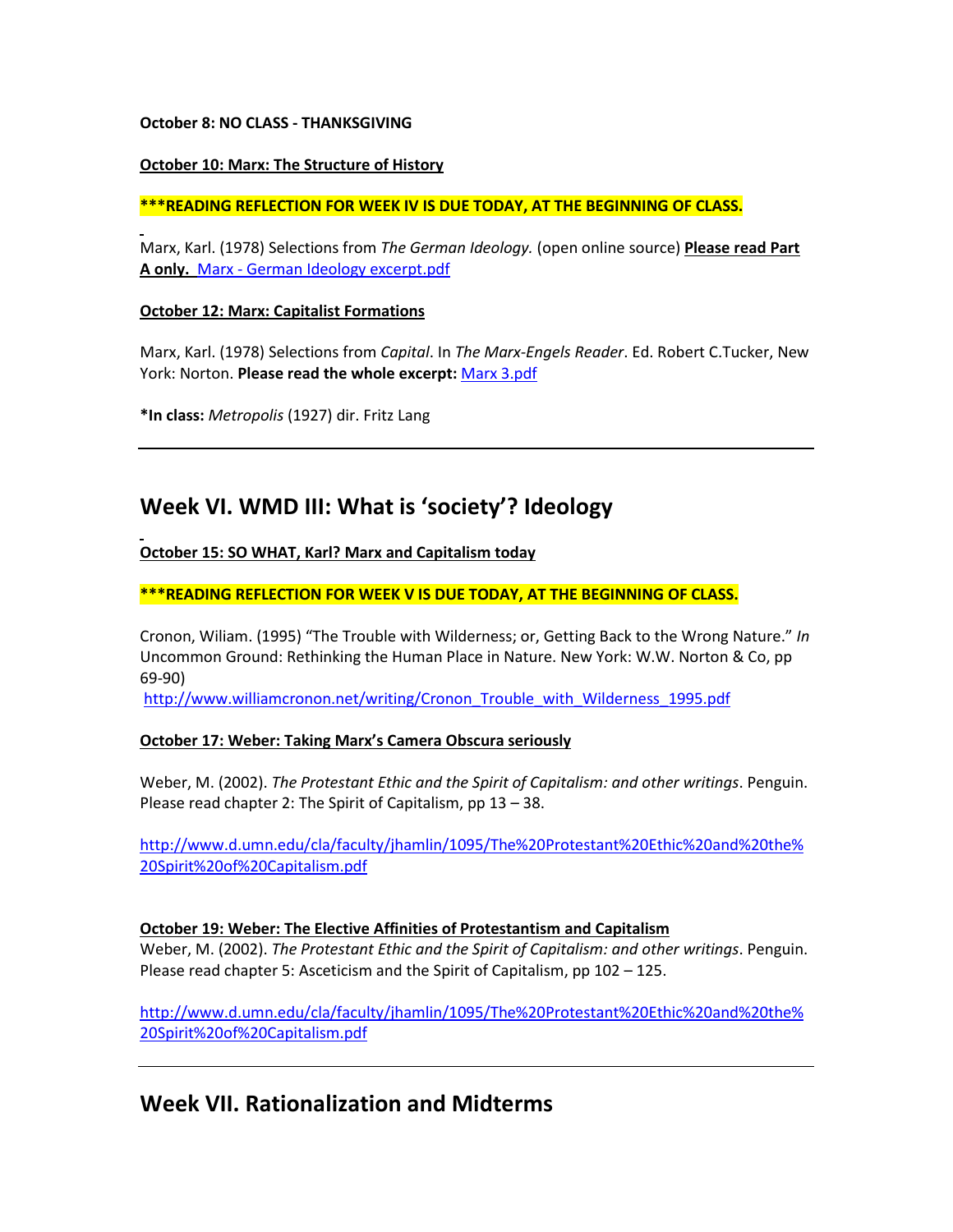#### **October 22: SO WHAT, Max? Rationalization and Capitalism Today**

**NO READING REFLECTIONS ARE DUE TODAY BECAUSE OF THE UPCOMING MIDTERM.**

Ritzer, George. The McDonaldization of Society [http://antropologi.fib.ugm.ac.id/wp-content/uploads/George-Ritzer-The-McDonaldization-of-](http://antropologi.fib.ugm.ac.id/wp-content/uploads/George-Ritzer-The-McDonaldization-of-Society.pdf)[Society.pdf](http://antropologi.fib.ugm.ac.id/wp-content/uploads/George-Ritzer-The-McDonaldization-of-Society.pdf)

**October 24: Review for midterm**

**October 26: MIDTERM EXAM**

## **Week VIII. What's your Function? (and structure?)**

**October 29: Malinowski: Stranded on an Island with nowhere to go**

**THERE IS NO READING REFLECTION DUE TODAY BECAUSE OF MIDTERM AND REVIEW.**

Malinowski, B. (1944). A Scientific Theory of Culture, and Other Essays. **Please read "What is culture?" pp 36 -42; and "The Functional Analysis of Culture," pp 67 – 74**. [Link to reading](https://monoskop.org/images/f/f5/Malinowski_Bronislaw_A_Scientific_Theory_of_Culture_and_Other_Essays_1961.pdf)

#### **October 31: Radcliffe-Brown and an elaboration of function**

Radcliffe-Brown, A. R. (1935). On the concept of function in social science. *American Anthropologist*, *37*(3), 394-402. [\(ucalgary link\)](http://www.jstor.org.ezproxy.lib.ucalgary.ca/stable/pdf/661962.pdf)

#### **November 2: SO WHAT, Brony and Alfred? Structural Functionalism in Sudan and Iraq Today**

Evans-Pritchard, E. E. (1940). *The Nuer* (Vol. 940). Clarendon: Oxford. **Please read the following abridged excerpt, from pp 64 - 77**. [Link to text.](https://www.uio.no/studier/emner/sv/sai/SOSANT1000/h14/pensumliste/evans-pritchard_the_nuer.pdf)

Eisenstadt, Michael Lt.Col. (2007) "Anthropology 101 for Soldiers: What is a tribe?" *In Military Review.* 

<https://www.washingtoninstitute.org/uploads/Documents/opeds/46e959386ed5a.pdf>

## **IX: Structuralism**

**November 5: Linguistic Structuralism**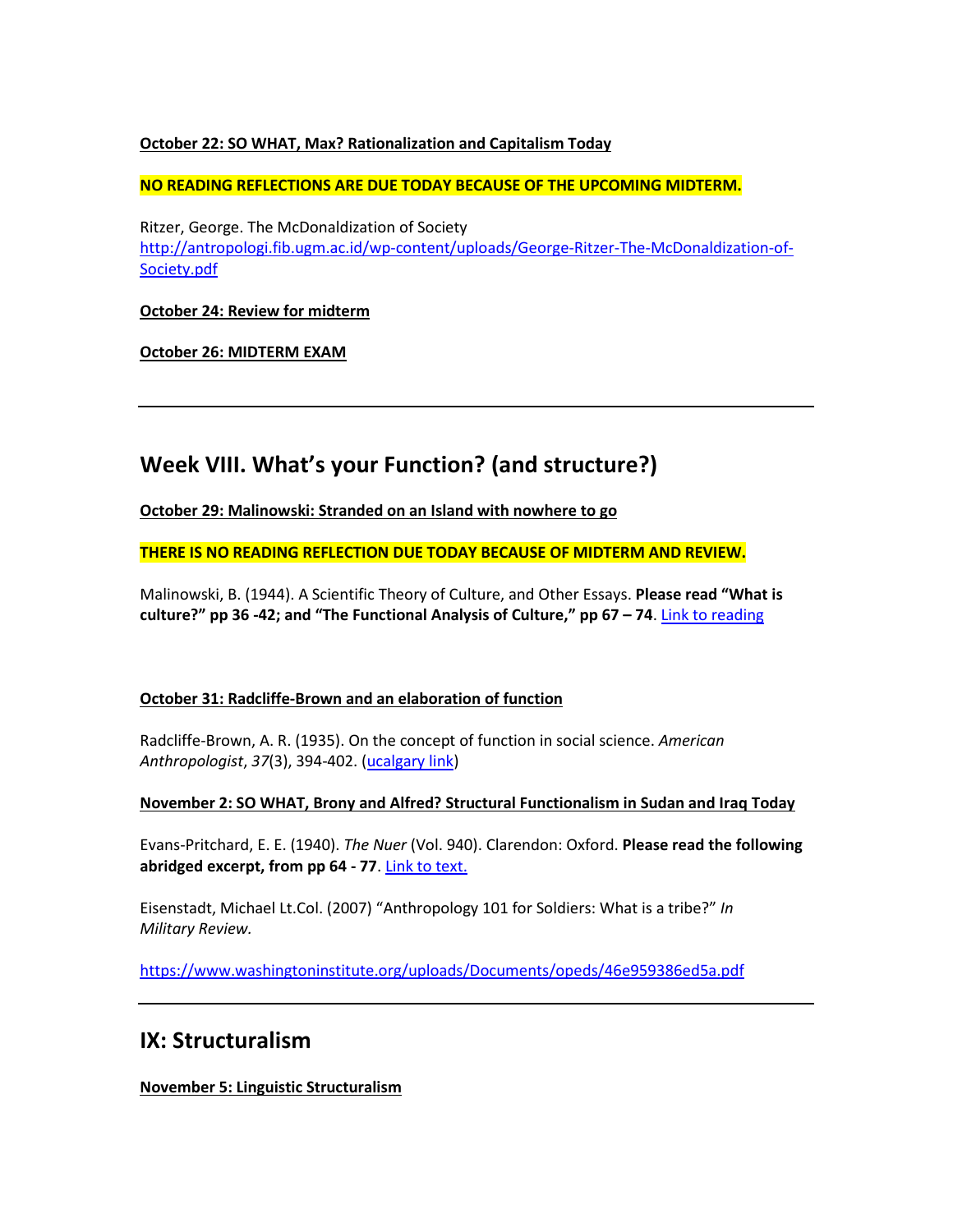#### **\*\*\*READING REFLECTION FOR WEEK VIII IS DUE TODAY, AT THE BEGINNING OF CLASS.**

De Saussure, F., Baskin, W., & Meisel, P. (2011). *Course in general linguistics*. Columbia University Press. In Part One: General Principles (pp 65), **please read Chapter 1: The Nature of the Linguistic Sign, and Chapter 2: Immutability and Mutability of the Sign**. The reading is pp 65 - 78. [Link to text](http://home.wlu.edu/%7Elevys/courses/anth252f2006/saussure.pdf) .

#### **November 7: French Structuralism**

Lévi-Strauss, C. (1963). *Structural anthropology* (Vol. 1). Basic Books. Please read "The Effectiveness of Symbols," pp 186 – 205. Note: you do not want to do this late at night.

[https://monoskop.org/images/e/e8/Levi-Strauss\\_Claude\\_Structural\\_Anthropology\\_1963.pdf](https://monoskop.org/images/e/e8/Levi-Strauss_Claude_Structural_Anthropology_1963.pdf)

+ So what, Ferdinand and Claude? : In-class exercises on kinship

#### **November 9: The 'original' binary structure: male and female**

De Beauvoir, Simone. (1976) *The second sex*. Trans. H.M. Parshley. New York: Albert Knopf. Please **only read** the introduction, from xv – xxix.

<http://class.guilford.edu/psci/mrosales/gender/The%20Second%20Sex.pdf>

# **X: The 'structure' of gender**

#### **November 19: Male and Female as Binary Structure**

**\*\*\*READING REFLECTION FOR WEEK IX IS DUE TODAY, AT THE BEGINNING OF CLASS.**

Ortner, S. B. (1972). Is female to male as nature is to culture?. *Feminist studies*, *1*(2), 5-31. [ucalgary link](http://classes.uleth.ca/201001/anth1000a/women%20culture.pdf)

#### **November 21: Feminists rethinking the institution of The Family**

Collier, J., Rosaldo, M. Z., & Yanagisako, S. *Is there a Family?* (pp. 71-81). In Lancaster, R. N., & Di Leonardo, M. (1997). *The gender/sexuality reader: culture, history, political economy*. Routledge.

[http://www.mit.edu/~shaslang/Teaching/CollieretalITF.pdf](http://www.mit.edu/%7Eshaslang/Teaching/CollieretalITF.pdf)

#### **November 23: SO WHAT? Beyond the Binary**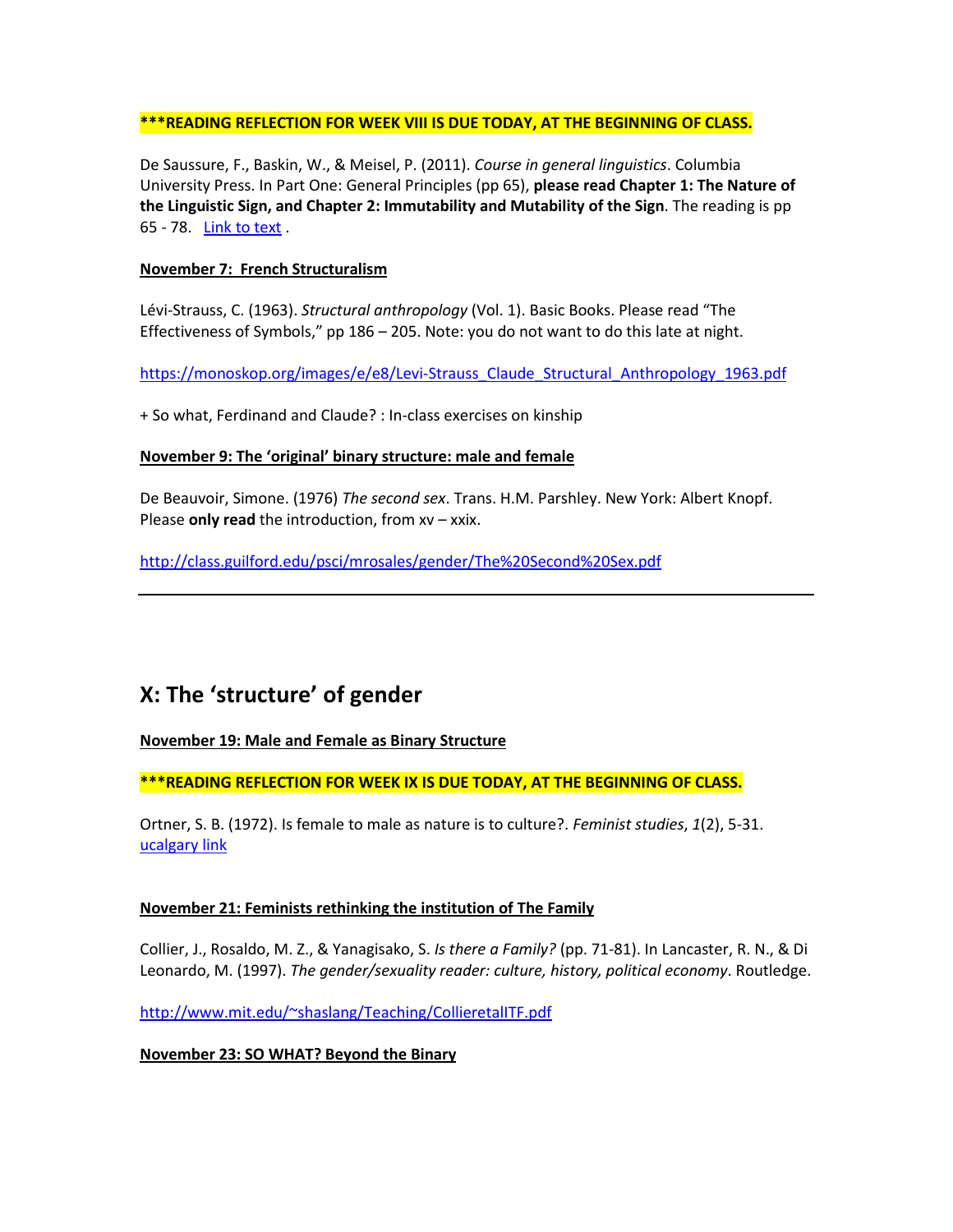Valentine, David. (2004) "The categories themselves." *GLQ: A Journal of Lesbian and Gay Studies* 10, no. 2 : 215-220. [ucalgary link](http://sites.middlebury.edu/soan191/files/2013/08/valentinecategories.pdf)

Levy, Ariel (2014). "Where the Bois Are" in *New York Magazine*. [Link to story](http://nymag.com/nymetro/news/features/n_9709/)

## **XI: Post-structure and Post-structuralism**

#### **November 26: Foucault**

**\*\*\*READING REFLECTION FOR WEEK X IS DUE TODAY, AT THE BEGINNING OF CLASS.**

Foucault, M. (1990). The history of sexuality: An introduction, volume I.*Trans. Robert Hurley. New York: Vintage*. [This is a link to the entire text.](https://suplaney.files.wordpress.com/2010/09/foucault-the-history-of-sexuality-volume-1.pdf) Please read **only Part I: We "Other Victorians,"** pg 3 - 13.

#### **November 28: Foucault**

Foucault, M. (1990). The history of sexuality: An introduction, volume I.*Trans. Robert Hurley. New York: Vintage*. [This is a link to the entire text.](https://suplaney.files.wordpress.com/2010/09/foucault-the-history-of-sexuality-volume-1.pdf) Please read **only Part III: Scientia sexualis**, pg 53 - 73.

#### **November 30: SO WHAT, Michel? The Performance of Gender**

Butler, Judith. (2011) *Bodies that matter: On the discursive limits of sex*. New York: Taylor & Francis. [Link to text](https://www2.warwick.ac.uk/fac/arts/english/currentstudents/pg/masters/modules/femlit/bodies-that-matter.pdf)

**\*In class:** *Paris is Burning* (1990) excerpts[. Link here.](https://www.youtube.com/watch?v=hedJer7I1vI)

# **Week XII: Beyond binaries: "Writing Culture" and Representation**

**December 3: Is ethnography truth? Is Male to Female as West is to East?**

**\*\*\*READING REFLECTION FOR WEEK XI IS DUE TODAY, AT THE BEGINNING OF CLASS.**

Said, E. W. (1979). *Orientalism*. Vintage. Please read Chapter 1, Part 1: Knowing the Oriental, pp  $31 - 48.$ 

[https://sites.evergreen.edu/politicalshakespeares/wp](https://sites.evergreen.edu/politicalshakespeares/wp-content/uploads/sites/33/2014/12/Said_full.pdf)[content/uploads/sites/33/2014/12/Said\\_full.pdf](https://sites.evergreen.edu/politicalshakespeares/wp-content/uploads/sites/33/2014/12/Said_full.pdf)

**December 5: So what, Writing Culture?**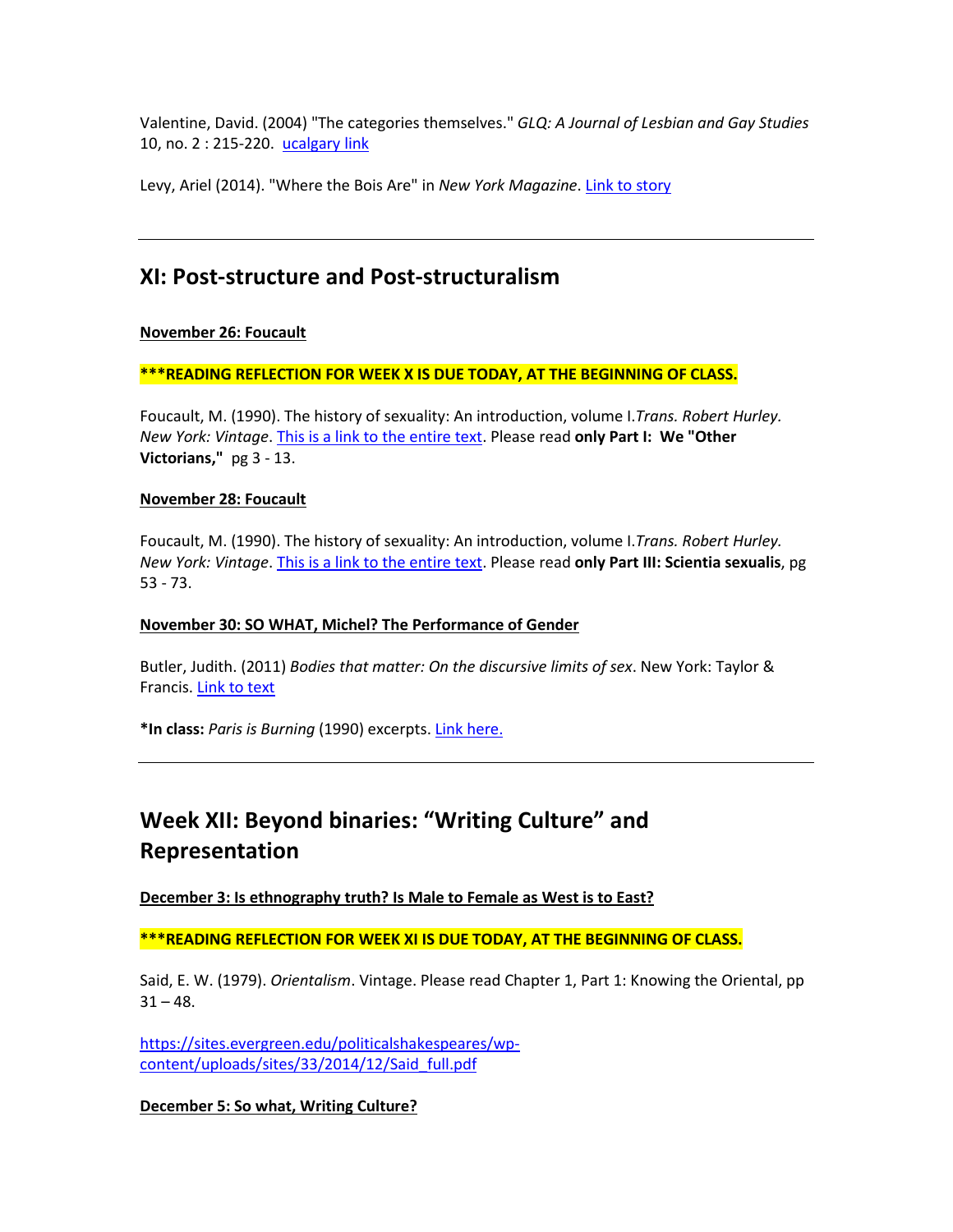Abu-Lughod, L. (2002). Do Muslim women really need saving? Anthropological reflections on cultural relativism and its others. *American anthropologist*, *104*(3), 783-790[. Link to text here.](http://org.uib.no/smi/seminars/Pensum/Abu-Lughod.pdf)

Optional: Abu-Lughod, L. (1996). Writing against culture. <http://xcelab.net/rm/wp-content/uploads/2008/09/abu-lughod-writing-against-culture.pdf>

**December 7: Q&A Session and Exam Review**

**FINAL EXAMINATION: REGISTRAR'S SCHEDULE TBA**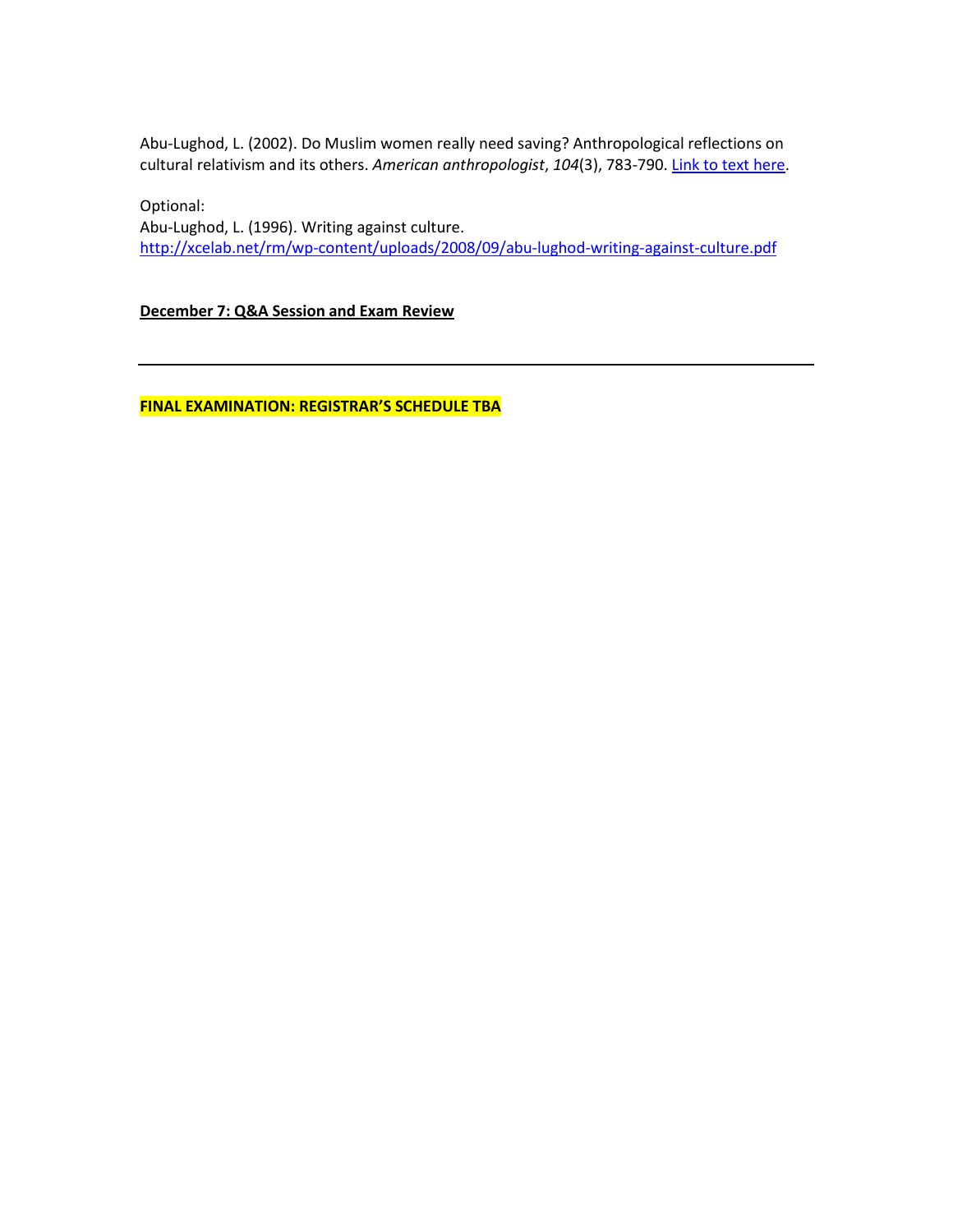## **ACADEMIC ACCOMMODATIONS**

## <http://www.ucalgary.ca/access/accommodations/policy>

Students needing an Accommodation because of a Disability or medical condition should communicate this need to Student Accessibility Services in accordance with the Procedure for Accommodations for Students with Disabilities Students needing an Accommodation based on a Protected Ground other than Disability, should communicate this need, preferably in writing, to the instructor of this course.

## **ACADEMIC INTEGRITY**

Academic integrity is essential to the pursuit of learning and scholarship in a university, and to ensuring that a degree from the University of Calgary is a strong signal of each student's individual academic achievements. As a result, the University treats cases of cheating and plagiarism very seriously. Non-academic integrity also constitutes an important component of this program.

For detailed information on what constitutes academic and non-academic misconduct, please refer to the following link: [http://www.ucalgary.ca/pubs/calendar/current/k-2-](http://www.ucalgary.ca/pubs/calendar/current/k-2-1.html) [1.html](http://www.ucalgary.ca/pubs/calendar/current/k-2-1.html)

All suspected cases of academic and non-academic misconduct will be investigated following procedures outlined in the University Calendar. If you have questions or concerns about what constitutes appropriate academic behaviour or appropriate research and citation methods, you are expected to seek out additional information on academic integrity from your instructor or from other institutional resources.

Where there is a criminal act involved in plagiarism, cheating or other academic misconduct, e.g., theft (taking another student's paper from their possession, or from the possession of a faculty member without permission), breaking and entering (forcibly entering an office to gain access to papers, grades or records), forgery, personation and conspiracy (impersonating another student by agreement and writing their paper) and other such offences under the Criminal Code of Canada, the University may take legal advice on the appropriate response and, where appropriate, refer the matter to the police, in addition to or in substitution for any action taken under these regulations by the University

## **TEACHING EVALUATIONS / USRIS (Universal Student Ratings of Instruction)**

At the University of Calgary, feedback provided by students through the Universal Student Ratings of Instruction (USRI) survey provides valuable information to help with evaluating instruction, enhancing learning and teaching, and selecting courses. **Your responses make a difference, please participate!** Website: http://www.ucalgary.ca/usri/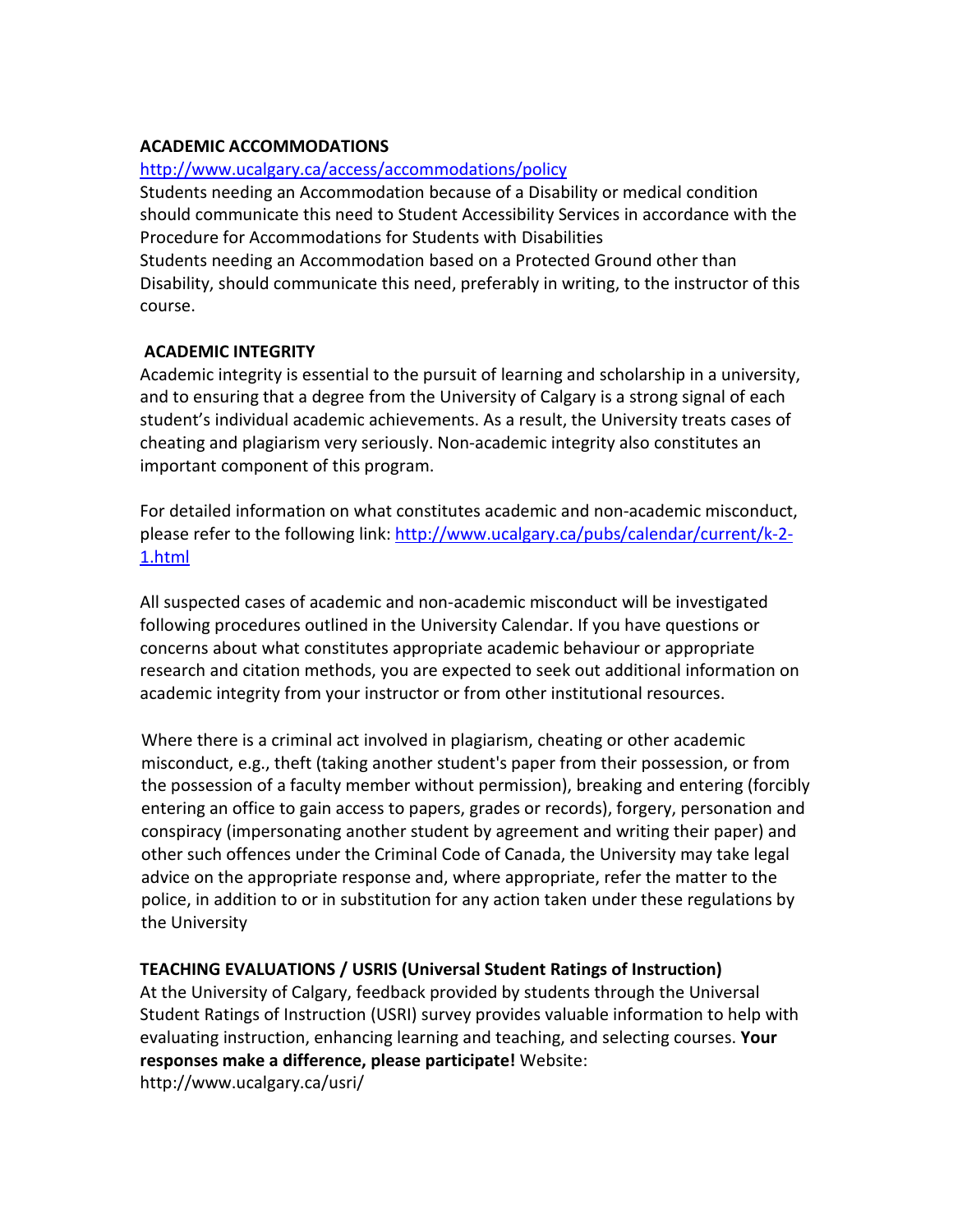## **WRITING ACROSS THE CURRICULUM**

Writing skills are not exclusive to English courses and, in fact, should cross all disciplines. The University supports the belief that throughout their University careers, students should be taught how to write well so that when they graduate their writing abilities will be far above the minimal standards required at entrance. Consistent with this belief, students are expected to do a substantial amount of writing in their University courses and, where appropriate, members of faculty can and should use writing and the grading thereof as a factor in the evaluation of student work. The services provided by the Writing Support, part of the Student Success Centre, can be utilized by all undergraduate and graduate students who feel they require further assistance

**Emergency Evacuation Assembly Points**: In the event of an emergency that requires evacuation, please refer to the following link to become familiar with the assembly points for the class:<http://www.ucalgary.ca/emergencyplan/assemblypoints>

## **Freedom of Information and Protection of Privacy Act: Freedom of Information and Protection of Privacy Act**

The University of Calgary is committed to protecting the privacy of individuals who work and study at the University or who otherwise interact with the University in accordance with the standards set out in the Freedom of Information and Protection of Privacy Act. Please refer to the following link for detailed information:

<http://www.ucalgary.ca/legalservices/foip>

The Department of Anthropology and Archaeology's FOIP (Freedom of Information and Privacy) policy requires all reports/examinations to be returned to students during class time or the instructor's office hours. Any term work not picked up will be placed in the Anthropology and Archaeology Office (ES620) for distribution. Any student not wishing to have their work placed in the office must make alternative arrangements with the course instructor early in the term.

**Safewalk Information:** Campus Security, in partnership with the Students' Union, provides the Safewalk service, 24 hours a day to any location on Campus including the LRT, parking lots, bus zones and University residences. Contact Campus Security at (403) 220-5333 or use a help phone, and Safewalkers or a Campus Security Officer will accompany you to your campus destination.

### **Faculty of Arts Program Advising and Student Information Resources:** Have a question, but not sure where to start? Arts Students' Centre

The Faculty of Arts Students' Centre is the overall headquarters for undergraduate programs in the Faculty of Arts. The key objective of this office is to connect students with whatever academic assistance that they require.

In addition to housing the Associate Dean, Undergraduate Programs and Student Affairs and the Associate Dean for Teaching and Learning, the Arts Students' Centre is the specific home to:

• program advising